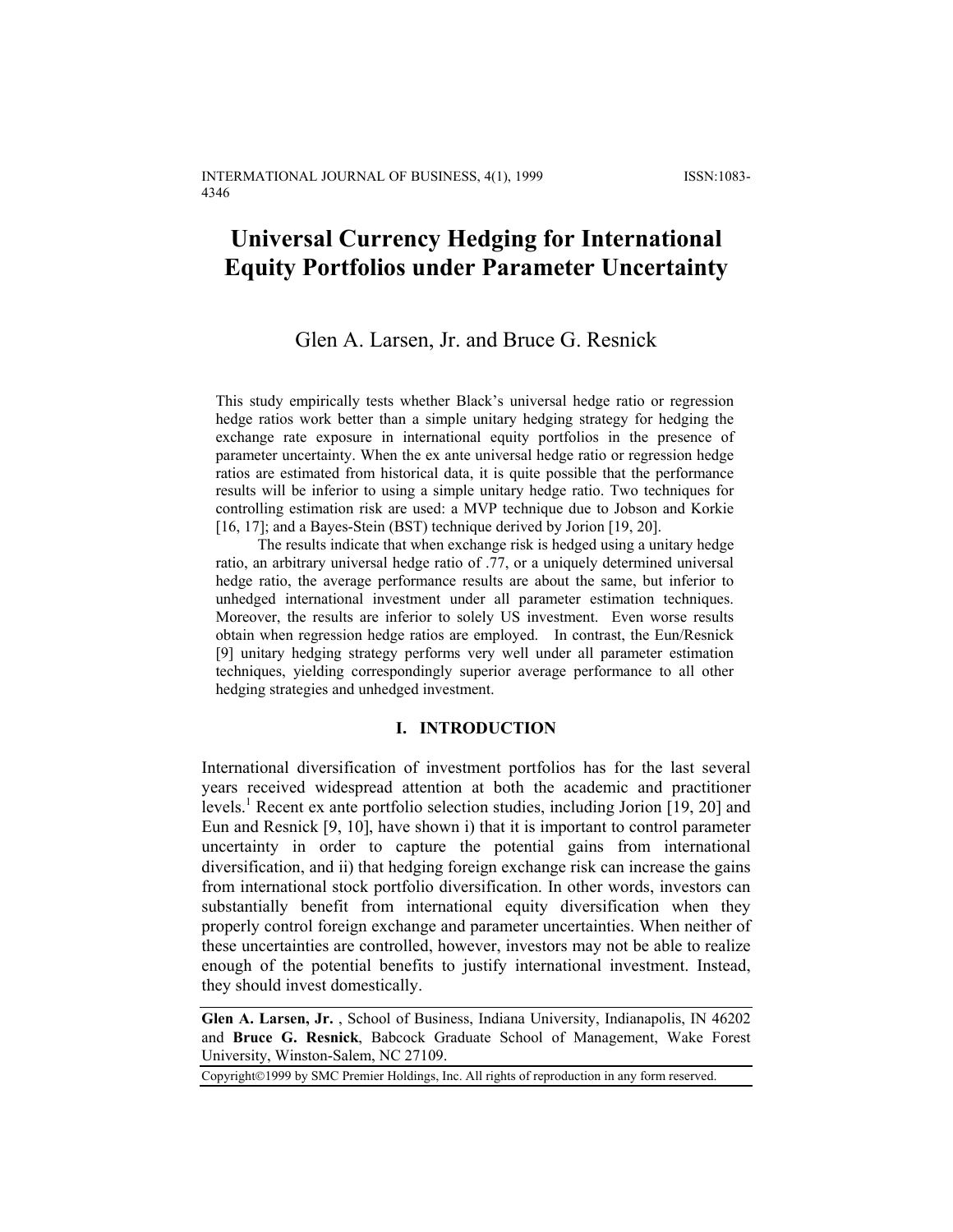2 Larsen, Jr. and 2 Larsen, Jr. and 2 Larsen, Jr. and 2 Larsen, Jr. and 2 Larsen, Jr. and 2 Larsen,  $\frac{1}{2}$ 

Much of the empirical work of hedging exchange rate exposure in portfolios of financial assets has used a unitary hedge ratio. A unitary hedging strategy is in accord with the empirical findings of Adler and Simon [3] and the theoretical work of Eaker and Grant [8]. Recently, Black [5, 6] proposed a *universal* hedge ratio that is less than unity for equity portfolios and is the same for all currencies and all national investors. Glen and Jorion [14] perform an ex post comparison of portfolios hedged with an optimal combination of forward contracts versus a unitary hedging strategy and portfolios hedged using Black's universal hedge ratio. The optimally hedged portfolios yielded better but not a statistically significant improvement in performance.<sup>2</sup>

Adler and Prasad [2] criticize Black's assumptions as being unrealistic. As an alternative, they propose the minimum variance hedge ratios that result from regressing the world market portfolio or any national stock market portfolio on third currencies. Jensen's inequality guarantees that the hedge ratios will be the same for each national investor regardless of the numeraire currency. In an ex post study, Adler and Jorion [1] show that this latter point holds empirically.

Whether Black's universal hedge ratio or the regression hedge ratios work better than a simple unitary hedging strategy in the presence of parameter uncertainty is an unanswered question. It may very well be that when the ex ante universal hedge ratio or regression hedge ratios are estimated from historical data that the performance results are inferior to using a simple unitary hedge ratio. Alternatively, in the case of Black's universal hedge ratio, it may be possible to control for estimation error in the data, using the same techniques that have proved successful in estimating the parameter inputs for the portfolio problem, so that superior hedging performance in comparison to simple unitary hedging is achieved. The proposed research will address these issues.

#### **II. THE ALTERNATIVE HEDGING STRATEGIES**

#### A. Unhedged Investment

The dollar rate of return,  $R_{i\delta,t+1}$ , for U.S. dollar investors investing in the  $i^{th}$ foreign market over the holding period from time  $t$  to  $t+1$  is given by

$$
R_{i\ell,t+1} = (1 + R_{i,t+1})(1 + e_{i,t+1}) - 1 = R_{i,t+1} + e_{i,t+1} + R_{i,t}e_{i,t+1},
$$
\n(1)

where  $R_{i,t+1}$  is the local currency rate of return on the  $i^{th}$  market,  $e_{i,t+1} = (S_{i,t+1} - S_{i,t+1})$  $S_{i,j}/S_{i,t}$  is the rate of appreciation of the local currency against the dollar, and  $S_i$ is the spot exchange rate expressed in American terms.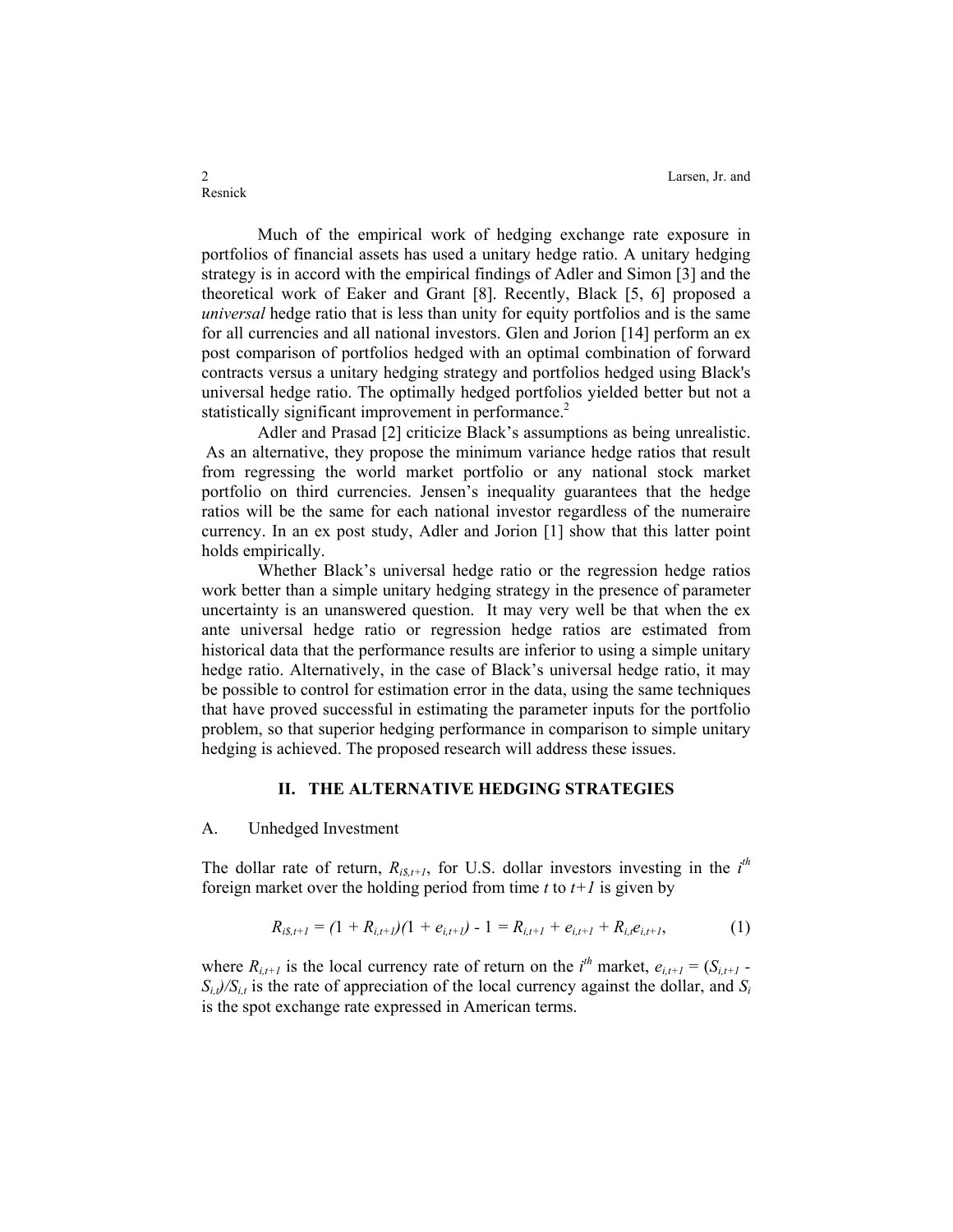#### B. Hedged Investment

Glen and Jorion [14] present the following expression for a U.S. dollar investor who hedges the return from investing in the  $i^{th}$  foreign market:

$$
R_{i\mathcal{S},t+l}^H = R_{i\mathcal{S},t+l} - hf_{i,t+l}^l,
$$
 (2)

where *h* is the hedge ratio and  $f'_{i,t+1} = (S_{i,t+1} - F_{i,t})/S_{i,t}$  is the normalized "return" on a long position in a forward contract with price  $F_{it}$  (in American terms) that spans the holding period. The hedge ratio can take on any value. When  $h = 0$ , the foreign investment is unhedged as in equation (1). When  $h = 1$ , a unitary hedge ratio is employed.

### C. Black's Universal Hedge Ratio

Black [6] derives a *universal* hedge ratio in which each investor, regardless of nationality, takes the same position when hedging the exchange risk from investing in the foreign equities of all countries. The necessary assumptions are that all investors have the same risk tolerance and that the national wealth of each country is equal to the country's stock market capitalization. Under these assumptions, the hedge ratio for all investors is:

$$
h = (\mu_m - \sigma_m^2) / (\mu_m - 0.5 \sigma_e^2),
$$
 (3)

where from a given numeraire currency  $m_m$  equals the weighted average over all currencies of the market's mean excess return,  $s_m^2$  equals the weighted average over all currencies of the market's variance, and  $s_e^2$  equals the weighted average over all pairs of currencies of the variance of the exchange rate.

Black [5] provides an example of how to calculate the universal hedge ratio. The example numbers he uses results in a hedge ratio of .77. He notes that parameter estimates calculated from long time series are best for estimating the hedge ratio because short-run historical values vary too much to be useful. In this regard, one frequently encounters the value of .77 in the literature as *the number to use* for the universal hedge ratio.

D. Regression Hedge Ratios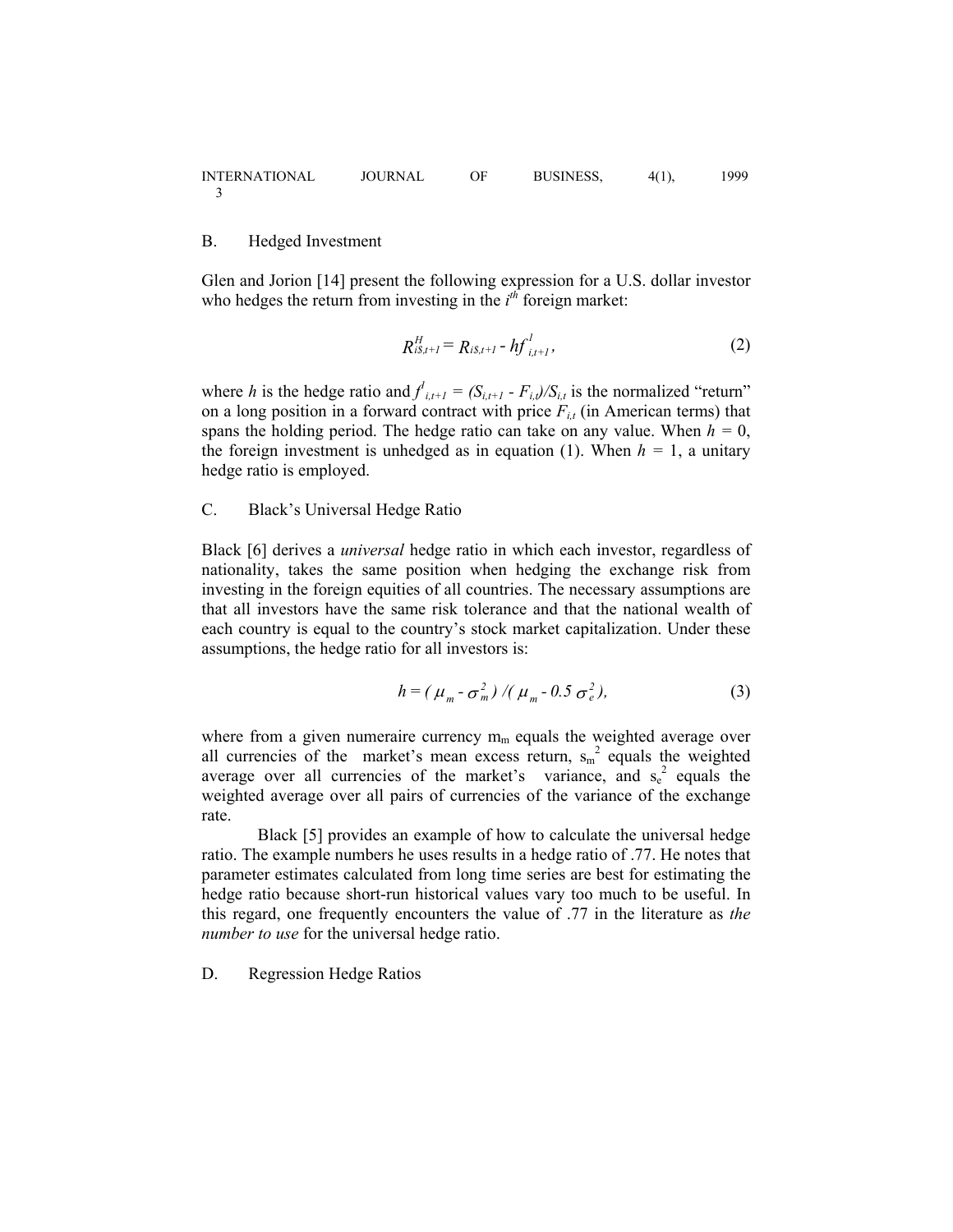Adler and Prasad [2] criticize Black's assumptions as being unrealistic. As an alternative, they propose the minimum variance hedge ratios that result from regressing the world market portfolio or any national stock market portfolio on third currencies. Jensen's inequality guarantees that the hedge ratios will be the same for each national investor regardless of the numeraire currency. Regression equation (4) produces the hedge ratios for a U.S. dollar investor holding investment portfolio *i*:

$$
R_{i\mathcal{S},t+1} = \alpha_{i\mathcal{S}} + \sum_j h_{j\mathcal{S}} f^2_{j,t+1} + \varepsilon_{i\mathcal{S},t+1},\tag{4}
$$

where  $h_{j\delta}$  is the regression hedge ratio (coefficient) of the  $j^{th}$  currency in the U.S. dollar regression,  $f_{j,t+1} = (S_{j,t+1} - F_{j,t})/F_{j,t}$  is a variation of the normalized "return" on a long position in a forward contract that spans the holding period, and  $e_{iS,t+1}$  is the regression error term. In practice, hedge ratios should be calculated using one-month returns for as many currencies as there are forward contracts.

When universal regression hedge ratios are employed, the counterpart to equation (2) is:

$$
R_{i\delta,t+l}^H = R_{i\delta,t+l} - \sum_j h_{j\delta} \int_{j,t+l}^l.
$$
 (5)

It is evident from hedging equation (5) that the U.S. dollar investor hedges the exchange rate uncertainty in more currencies than just the currency denominating national portfolio *i*. In fact, national portfolio *i* may be denominated in a currency in which forward contracts are not typically traded. Consequently, when hedging the investor will utilize cross-hedges to hedge the exchange rate uncertainty.

#### E. Eun/Resnick Unitary Hedge Ratio

Substituting equation (1) into equation (2) when  $h = 1$  results in

*H*

$$
R_{i\beta,t+1}^H = R_{i,t+1} + e_{i,t+1} + R_{i,t+1} e_{i,t+1} - f_{i,t+1}^I,
$$
\n(6a)

$$
R_{i\ell+1}^H = R_{i,t+1} + R_{i,t+1} e_{i,t+1} + f_{i,t+1}^3,
$$
 (6b)

where  $f_{i,t+1}^2 = (F_{i,t} - S_{i,t})/S_{i,t}$  is the forward exchange premium. Because the second term in equation (6b) will be small in magnitude, the following approximation results: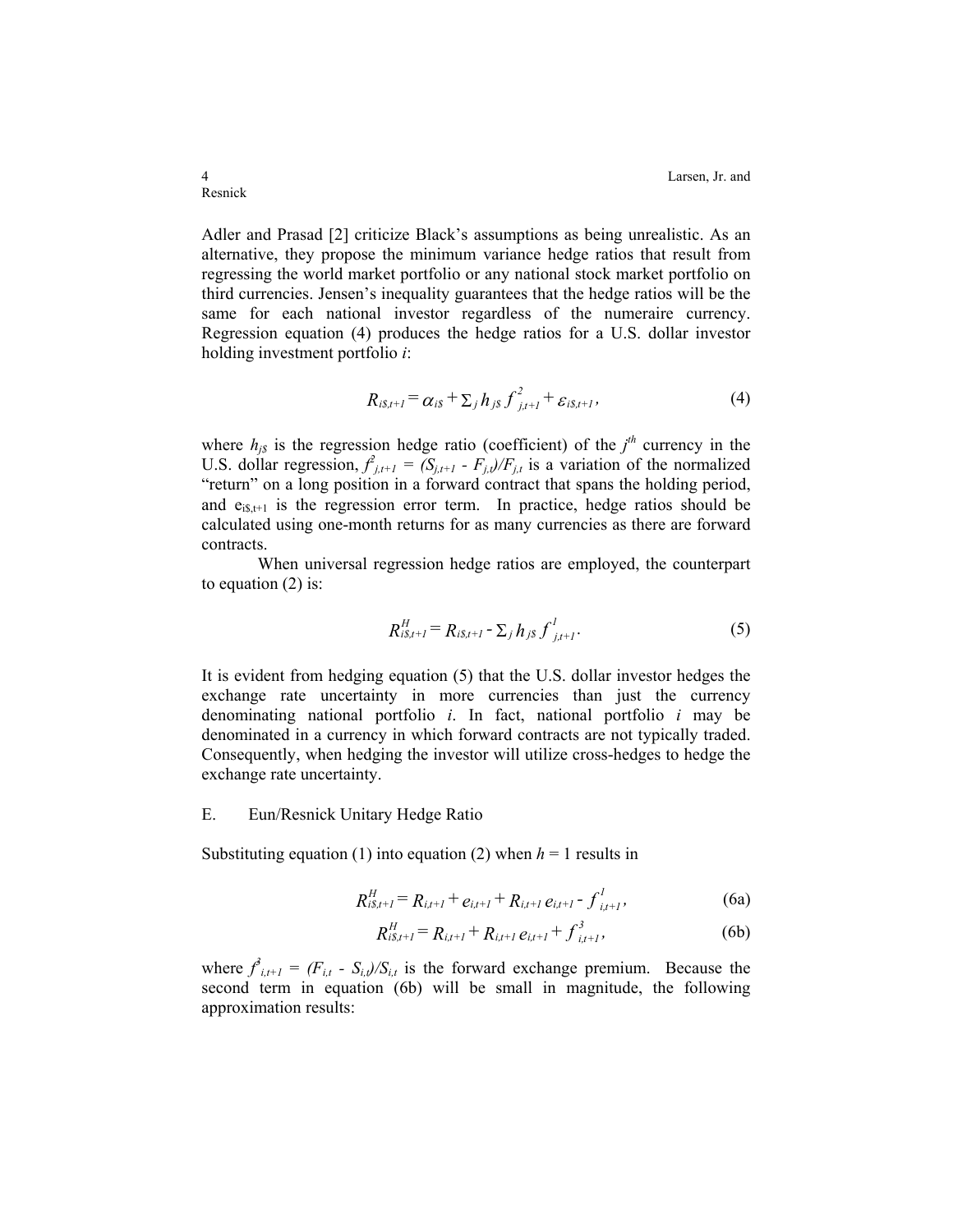$$
R_{i\beta,t+1}^H \approx R_{i,t+1} + f_{i,t+1}^3.
$$
 (7)

Equation (7) is the unitary hedging strategy derived by Eun and Resnick [9]. The difference between constructing optimal hedged portfolios using equation (7) versus equation (2), when  $h = 1$ , is that the optimal portfolio weights will be determined using local currency returns modified by the forward premium in the former and U.S. dollar returns in the latter. Consequently, *different* "optimal" portfolio weights will obtain for the two unitary hedging strategies. This will be discussed in more depth in the next section.

#### **III. EX-ANTE PORTFOLIO CONSTRUCTION**

In this study, the ex ante international portfolio construction techniques developed by Jobson and Korkie [16, 17] and Jorion [19, 20], and extended by Eun and Resnick [9, 10, 11], are employed. This literature has established that the expected return vector is the critical input for successfully implementing modern portfolio theory, i.e., identifying the ex ante "optimal" investment weights. Conventional estimation of the variance-covariance matrix works well.

Let us examine the unhedged strategies first, using the expected return equation:

$$
E(\underline{\mathbf{R}}) = (I - \hat{w}) \underline{Y} + \hat{w} \underline{I} Y_0, \tag{8}
$$

where a bar under a variable symbol denotes a vector, *Y* is the *N x* 1 ex post (historical) sample mean-return vector of the *N* assets, 1 is a vector of ones,  $Y_0$ denotes the mean return from the ex post minimum-variance portfolio, and *w^* represents the estimated shrinkage factor for shrinking the elements of *Y* toward *Y0*.

Equation (8) is a Bayes-Stein expression derived by Jorion for estimating the ex ante expected-return vector to use in solving the portfolio problem. It is, however, general enough to encompass other models. If  $\hat{w} = 0$ , the resulting vector of estimated expected returns contains the ex post classical sample means. These estimates result in identifying the weights of the ex post (or historical) tangency portfolio as the ex ante "optimal" investment weights. This method implicitly assumes there is no estimation risk in the classical sample estimates and it is labeled the certainty-equivalence-tangency (CET) portfolio technique. A second method, which is due to the simulation results of Jobson and Korkie [16, 17], is to arbitrarily set  $\hat{w} = 1$ . This technique identifies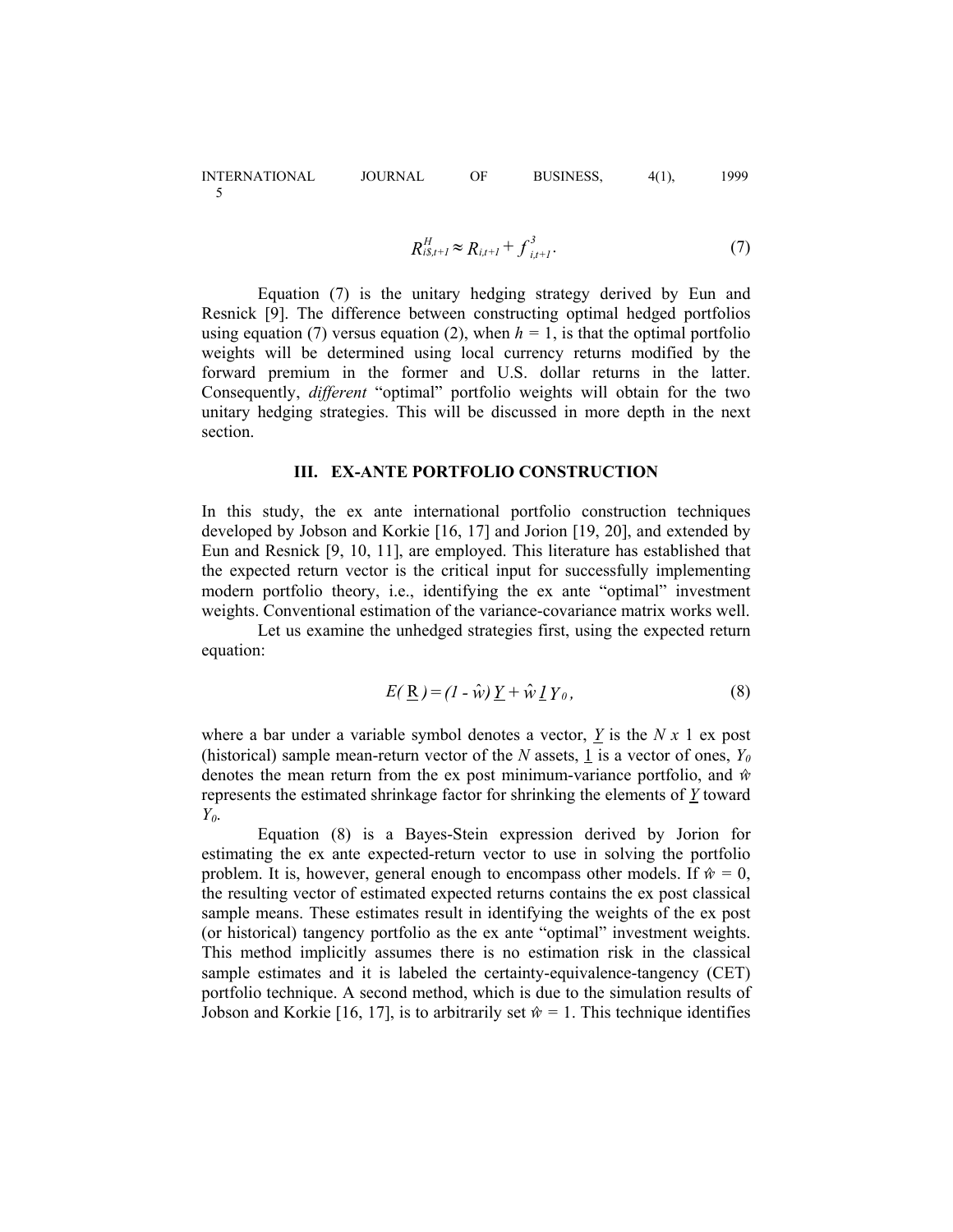the optimal ex ante investment weights as those of the ex post minimumvariance portfolio (MVP). The MVP technique implicitly assumes that there is no useful asset-specific information in  $Y$  because it is not required as input to solve the portfolio problem.

A third technique is the Bayes-Stein method developed by Jorion, which uniquely estimates the shrinkage factor according to the equation:

$$
\hat{w} = \frac{(N+2)(L-I)}{(N+2)(L-I) + (\underline{Y} - Y_0 \underline{I})' L V^{-1} (L - N - 2) (\underline{Y} - Y_0 \underline{I})},
$$
(9)

where *L* represents the length of the time series of the sample observations and *V* is the usual *N* x *N* sample variance-covariance matrix. Using Jorion=s  $\hat{w}$  in equation (8), the Bayes-Stein (BST) optimal ex ante tangency portfolio can be determined. When using a uniquely determined  $\hat{w}$ , equation (8) can potentially result in a uniform improvement on the ex post classical sample mean or  $Y_0$  as estimates of the expected return because it relies on a more general model that includes them as special cases.

If the investor selects an unhedged investment, for example, realized returns are appropriately defined by equation (1). To implement either the CET, MVP or the BST parameter estimation technique requires obtaining a historical time series sample of *U.S. dollar* returns,  $R_{i\delta,t+1}$  (*i*=1,..., *N*) to calculate the  $\underline{Y}$ ,  $Y_0$ , V, and  $\hat{w}$  necessary to calculate the expected return vector specified by equation (8).

If the investor selects a hedged investment where realized returns are defined by equation  $(2)$  or equation  $(5)$ , the expected return vector is calculated the same as for unhedged investment. However, if the Eun/Resnick (E/R) unitary hedging strategy is used, realized returns will be defined by equation (6b) (which is the same as equation (2) when  $h = 1$ ). Equation (7), which is an approximation of equation (6b), suggests that the variability in  $R_{i\delta,t+1}^H$  will be primarily due to the variability in the local currency return,  $R_{i,t+1}$  ( $i=1,...,N$ ). This, in turn, suggests that for the ex ante E/R unitary forward hedging strategy, the expected-return vector can be estimated as:

$$
E(\underline{R}_s^H) = \underline{R} + \underline{f}^3,\tag{10a}
$$

$$
E(\underline{\mathbf{R}}_s^H) = (I - \hat{\mathbf{w}})\underline{Y} + \hat{\mathbf{w}}\underline{I}\mathbf{Y}_0 + \underline{f}^3,\tag{10b}
$$

where  $\underline{Y}$ ,  $Y_0$ ,  $V$ , and  $\hat{w}$ , and thus  $\underline{R}$ , are calculated from a historical time series of *local* currency returns,  $R_{i,t+1}$  (*i*=1,...,*N*). The vector  $\hat{f}$  contains as elements the market-determined forward exchange premiums. 3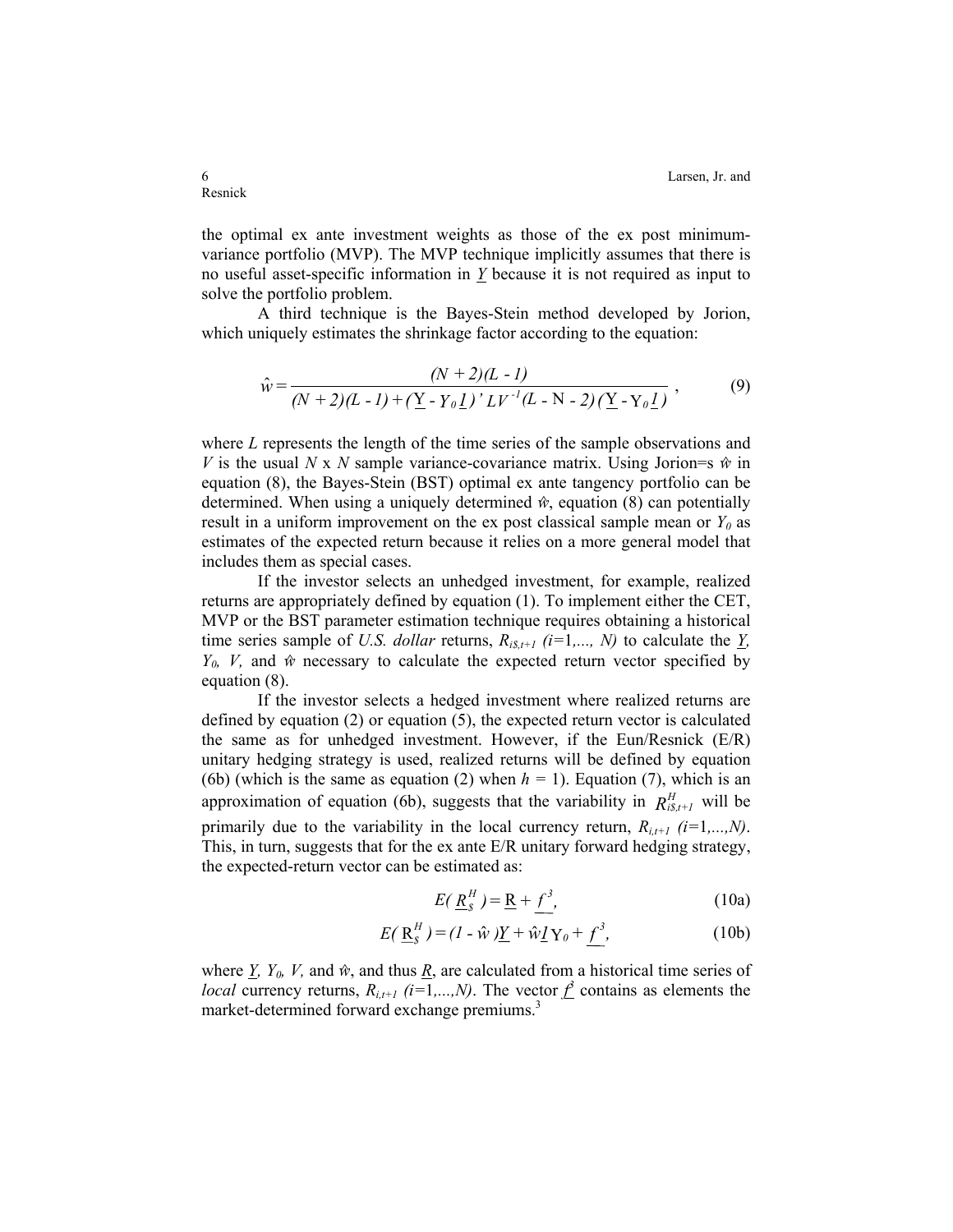In the next section, we test six ex ante international diversification strategies:

- i) unhedged investment,
- ii) hedged investment where  $h = 1$ ,
- iii) hedged investment where the Black universal hedge ratio is arbitrarily equals .77,
- iv) hedged investment where the Black universal hedge ratio is uniquely estimated,
- v) hedged investment where the universal regression hedge ratios are uniquely estimated, and
- vi) the Eun/Resnick unitary hedging strategy.

 For each of the six strategies, the investment weights are calculated using the three-parameter estimation techniques: CET, MVP, and BST. Additionally, for strategy iv, Black's universal hedge ratio is estimated using the corresponding parameter estimation technique. For example, if the ex ante optimal investment weight vector is estimated using the BST parameter estimation method, the hedge ratio was also estimated using the BST parameter estimation technique. The performance results are compared with one another, with domestic index fund investment (US), and with international index fund investment represented by the MSCI World Index (MSCI).

#### **IV. EMPIRICAL RESULTS**

#### A. The Data and Test Structure

We use the Morgan Stanley *Capital International Perspective* Stock Index monthly return data for the United States (US) and six foreign countries: Canada (CN), France (FR), Germany (GR), Japan (JP), Switzerland (SW), and the United Kingdom (UK). It is in the currencies of these countries that the U.S. dollar investor can readily hedge exchange risk via the well-developed forward exchange market. We have 222 months of return data that span the time period 1978.07 through 1996.12. In conducting the tests, it is assumed that the investor has a 12-month buy-and-hold investment horizon period that corresponds to the period covered by the 12-month forward position. The forward premiums,  $\hat{f}_{i,t+1}$ , are calculated as of the inception date of the holding period from spot and 12-month forward exchange rates obtained from various volumes of the Chicago Mercantile Exchange (CME) *Statistical Yearbook* and from private correspondence with the Statistics Department of the CME. The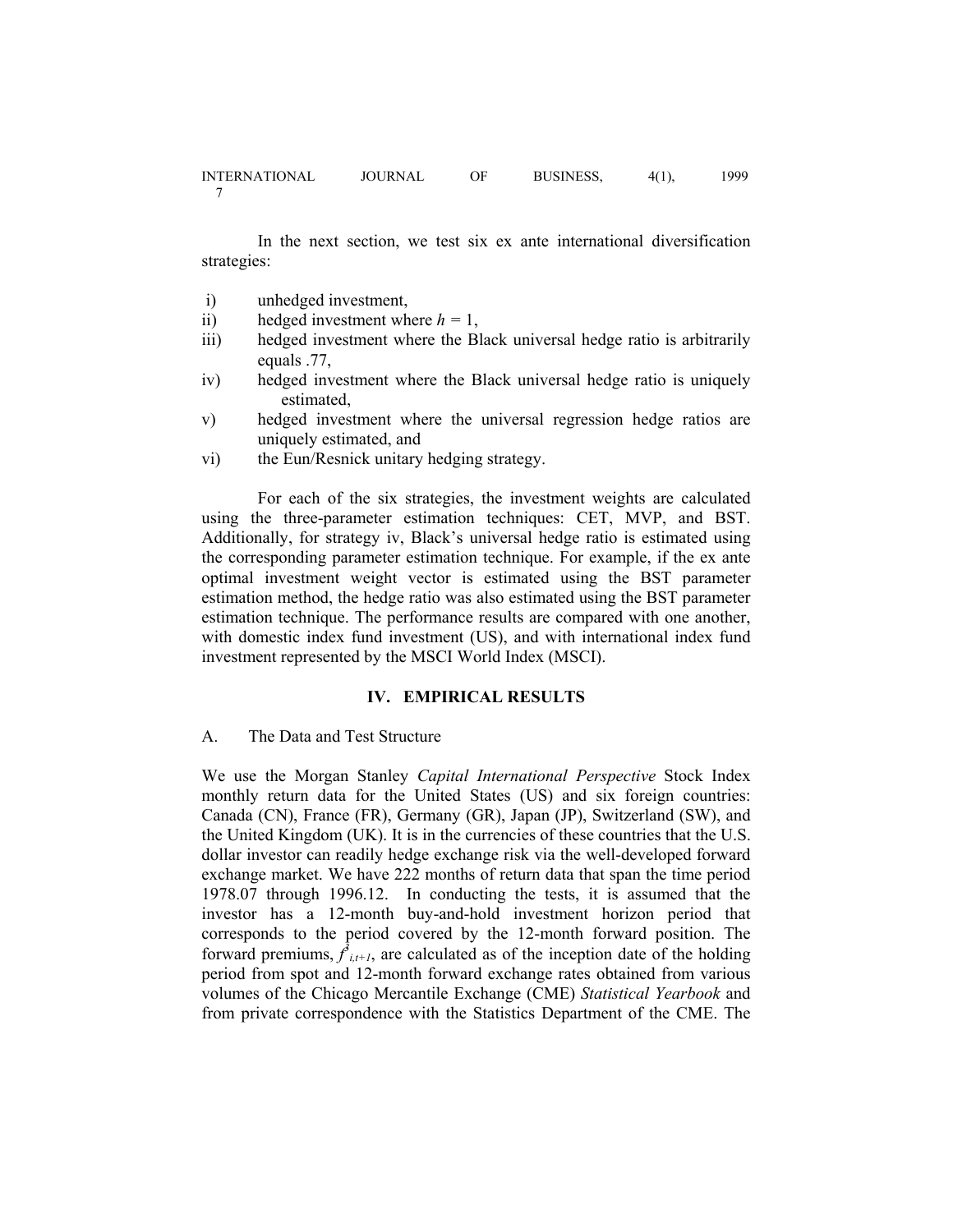12-month forward premiums are converted to their monthly equivalent to calculate the ex ante expected-return vector and the holding period returns. One-month Eurodollar rates were also obtained from the CME *Statistical Yearbooks* and directly from the CME.

In total, the performance results for each strategy are examined for 76 overlapping out-of-sample test periods. For each test, 60 corresponding monthly returns for each of the seven stock indices are used to estimate the input parameters to solve the ex ante optimal investment weights for each investment strategy. The sample periods are structured as follows. For the first holding period covering months 61 through 72, the estimation period covers months 1 through 60. For the second holding period covering months 63 through 74, the estimation period covers months 3 through 62. Each subsequent pair of estimation and holding periods is shifted forward in time by two months. The performance of each strategy over the holding period is measured by the Sharpe (1966) reward-to-variability measure of portfolio performance.<sup>5</sup>

#### B. Average Performance Results

Table I presents the average performance results from the 76 out-of-sample tests from employing the alternative ex ante international portfolio selection strategies. The results presented in the table show the average portfolio mean return and standard deviation stated in percentage per month and the average Sharpe (SHP) measure of portfolio performance. For comparison purposes, investment solely in the US portfolio yielded an average return of 1.29% per month, an average standard deviation of return of 3.84% per month, and an average Sharpe ratio of .42. The corresponding numbers for the MSCI World Index are 1.29%, 3.92%, and .40. These results are indicative of a strong U.S. equity market over much of the sample period.

Examination of Table 1 indicates that unhedged international portfolio investment that does not control for parameter uncertainty (the CET strategy) fails to provide superior performance to investment solely in the US portfolio. When parameter uncertainty is controlled by the BST method, the results are comparable to US investment. The MVP estimation technique, however, yields superior average performance to solely US investment. These results are consistent with the previous findings of Jorion [19] and Eun and Resnick [9, 10, 11], although in the present study the US portfolio exhibits sample-specific strength.

When exchange risk is hedged using a hedge ratio of unity, .77, or a uniquely determined universal hedge ratio, the average performance results are inferior to unhedged international investment under all parameter estimation techniques and, also, inferior to solely US investment. These hedging strategies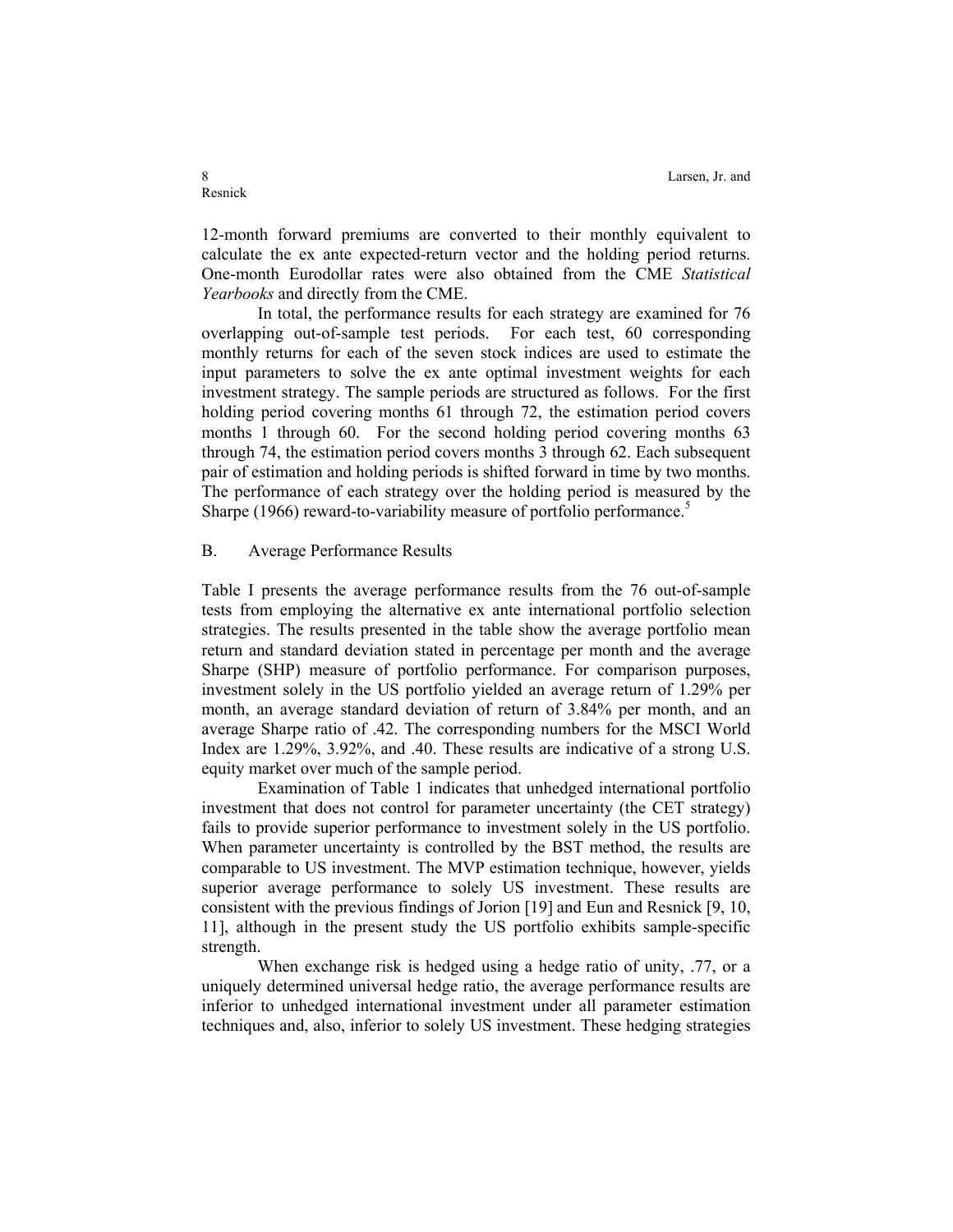| <b>INTERNATIONAL</b> | <b>JOURNAL</b> | OF | BUSINESS, | $4(1)$ , | 1999 |
|----------------------|----------------|----|-----------|----------|------|
|                      |                |    |           |          |      |

yield comparable results to investment in the MSCI index under the MVP method. The results are poorest when regression hedge ratios are employed.<sup>5</sup> In contrast, the E/R unitary hedging strategy performs very well under all parameter estimation techniques, yielding correspondingly superior average performance to all other hedging strategies and unhedged investment. These results suggest that there is considerable estimation error in the  $e_{i,t+1}$  and  $R_{i,t+1}$  $e_{i,t+1}$  terms of  $R_{iS,t+1}$  that cannot successfully be controlled by any parameter estimation technique. Thus, it is better to estimate the optimal investment weight vector using expected return equation (9b), where only the local currency return is subject to estimation error from using historical data.

| Ex Ante<br>Strategy |            | Unhedged | Unitary<br>Hedge<br>Ratio | Hedge<br>Ratio equals<br>.77 | <b>Black</b><br>Hedge<br>Ratio | Regression<br>Hedge<br>Ratio | E/R<br>Unitary<br>Hedge<br>Ratio |
|---------------------|------------|----------|---------------------------|------------------------------|--------------------------------|------------------------------|----------------------------------|
| <b>CET</b>          | $MN(\%)$   | 1.18     | 1.04                      | 1.07                         | 1.01                           | 0.93                         | 1.21                             |
|                     | $SD(\%)$   | 4.27     | 4.27                      | 4.27                         | 4.27                           | 4.27                         | 3.95                             |
|                     | <b>SHP</b> | .35      | .32                       | .32                          | .32                            | .32                          | .43                              |
|                     |            |          |                           |                              |                                |                              |                                  |
| <b>MVP</b>          | $MN(\%)$   | 1.26     | 1.12                      | 1.15                         | 1.14                           | 0.86                         | 1.24                             |
|                     | $SD(\%)$   | 3.69     | 3.69                      | 3.69                         | 3.69                           | 3.69                         | 3.81                             |
|                     | <b>SHP</b> | .43      | .40                       | .40                          | .40                            | .34                          | .46                              |
|                     |            |          |                           |                              |                                |                              |                                  |
| BST                 | $MN(\%)$   | 1.23     | 1.11                      | 1.14                         | 1.13                           | 0.93                         | 1.25                             |
|                     | $SD(\%)$   | 3.74     | 3.74                      | 3.74                         | 3.74                           | 3.74                         | 3.81                             |
|                     | <b>SHP</b> | .42      | .39                       | .39                          | .39                            | .37                          | .46                              |
|                     |            |          |                           |                              |                                |                              |                                  |

**Table 1**  Average Performance Results of the Ex Ante Investment Strategies<sup>a</sup>

<sup>a</sup>In each cell, the three numbers represent the average of 76 out-of-sample values.

Table 2 presents the minimum, maximum, and average values of the Black universal hedge ratios from the 76 test periods for each of the threeparameter estimation techniques. The standard deviations are also presented. The table implies that there is considerable variability in the universal hedge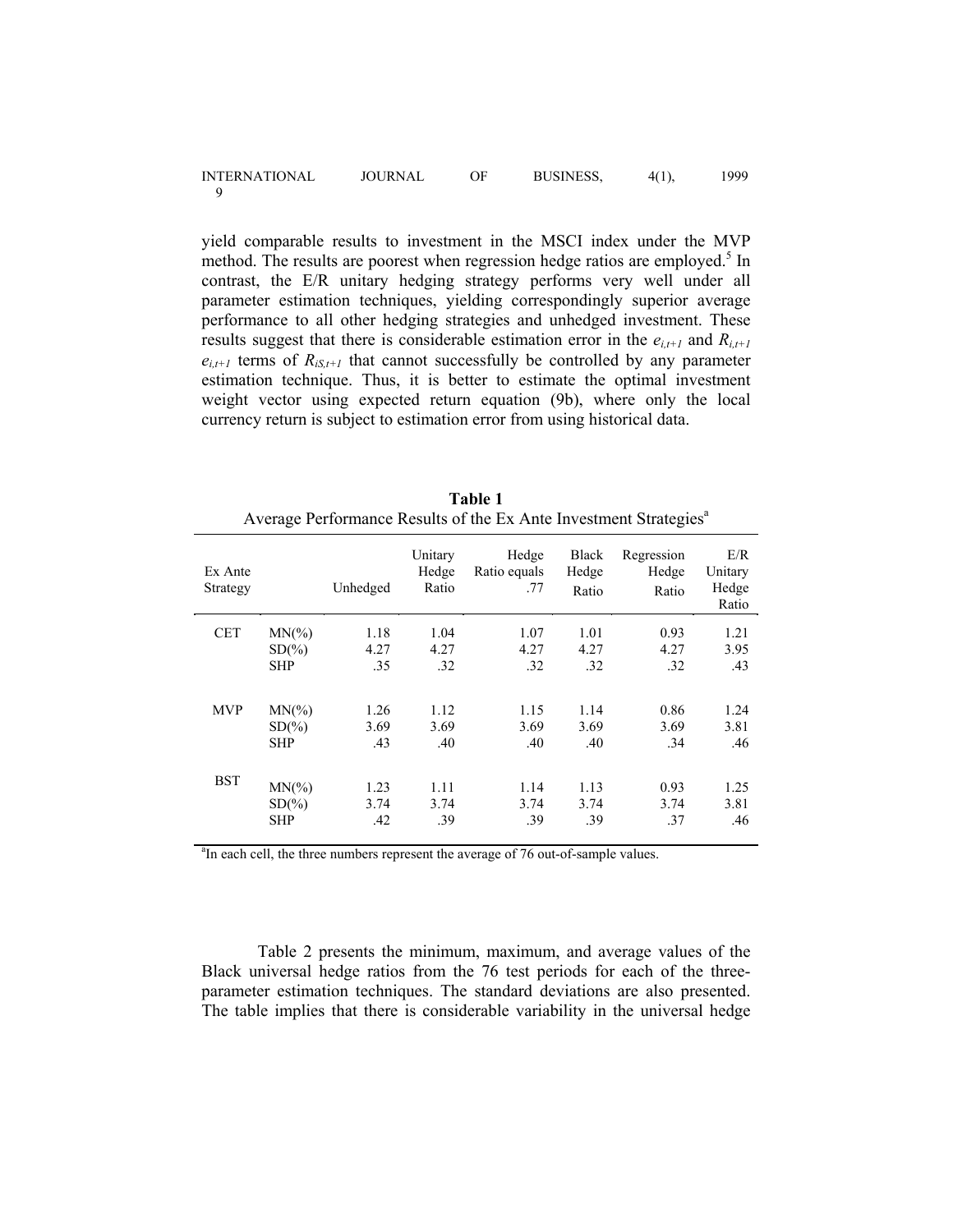ratio estimate from one time period to the next, regardless of attempts to control parameter uncertainty of the inputs by either the MVP or the BST estimation technique. Consequently, a constant estimate of unity or .77 for the universal hedge ratio works as well as attempts to uniquely estimate the universal hedge ratio using inputs calculated from a short time series of data.

| Table 2<br>Analysis of Ex Ante Black Hedge Ratios |          |         |         |                       |  |  |  |  |  |
|---------------------------------------------------|----------|---------|---------|-----------------------|--|--|--|--|--|
| Estimation<br>Technique                           | Minimum  | Maximum | Average | Standard<br>Deviation |  |  |  |  |  |
| CET                                               | $-16.53$ | 19.06   | 1.07    | 4.11                  |  |  |  |  |  |
| <b>MVP</b>                                        | .43      | .92     | .76     | .11                   |  |  |  |  |  |
| BST                                               | .15      | .91     | .74     | .15                   |  |  |  |  |  |

Table 3 presents the average values and standard deviations from the 76 estimates of the regression hedge ratios. The table shows that there is substantial variability in the regression hedge ratios. In fact, the variability is generally much larger than the variability in the estimates of the Black universal hedge ratio when using the MVP or BST estimation techniques. This variability accounts for the poor performance of the regression hedge ratio strategy in comparison to the other hedging strategies.

#### C. Dominance Analysis

The average performance results presented in Table 1 indicate that hedging exchange rate risk via the E/R unitary hedging strategy is beneficial for the U.S. investor in comparison to solely investing in the U.S. market or to unhedged international investment. Table 1 does not allow for clear discrimination among the various strategies, however. Tables 4 and 5 facilitate discrimination by presenting a dominance analysis of the performance results.<sup>6</sup> The two tables are constructed in a similar format. Using Table 4 as an example, a number in the table denotes the number of times out of the 76 out-of-sample holding periods that the row strategy had a larger SHP value than the strategy at the top of the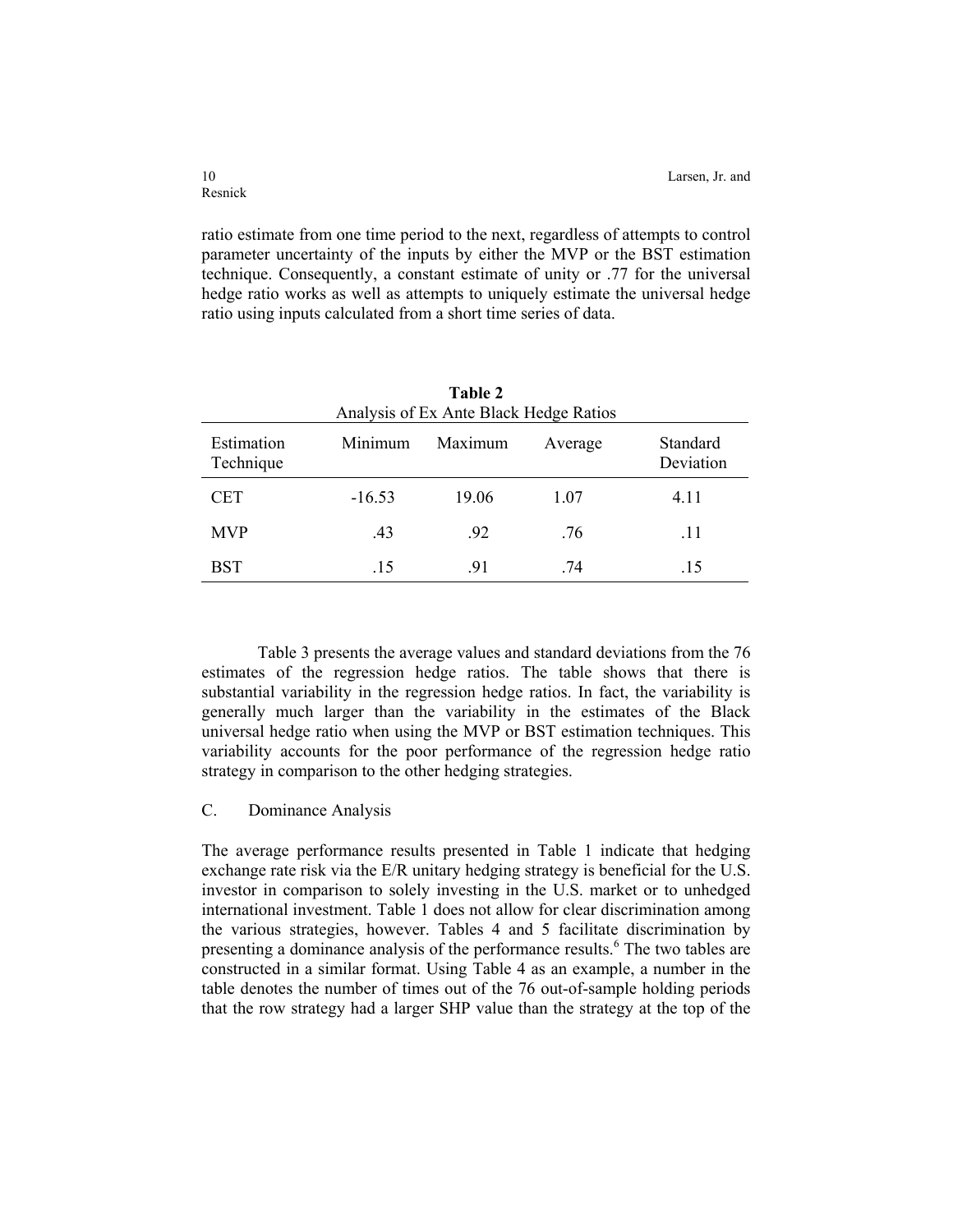| <b>INTERNATIONAL</b> | <b>JOURNAL</b> | <b>BUSINESS,</b> | $4(1)$ , | 1999. |
|----------------------|----------------|------------------|----------|-------|
|                      |                |                  |          |       |

table. As will be noted from examination of the tables, the dominance analysis results are essentially consistent with the conclusions drawn from the SHP analysis.<sup>7</sup>

|                        | Analysis of EX Affle Reglession Hedge Ratios |                     |                  |                    |                  |                      |                  |  |
|------------------------|----------------------------------------------|---------------------|------------------|--------------------|------------------|----------------------|------------------|--|
| <b>Stock</b><br>Market | Intercept                                    | $\sqrt{$CD}$        | S/FF             | \$/DM              | $\frac{S}{JY}$   | S/SF                 | S/BP             |  |
| Canada                 | .0080<br>(.0050)                             | 1.9137              | .5377<br>(.7295) | $-7392$<br>(.6857) | .0953<br>(.2191) | $-.2015$             | .1660<br>(.1189) |  |
| France                 | .0121                                        | (.7764)             | 1.7016           | $-4526$            | .2014            | (.2634)              | .2836            |  |
|                        | (.0069)                                      | $-.0130$            | (.8027)          | (.9207)            | (.2429)          | $-.8492$             | (.2561)          |  |
| Germany                | .0118                                        | (.3913)<br>$-.0530$ | .5516            | 1.0636             | .0268            | (.6272)<br>$-1.0412$ | .1842            |  |
|                        | (.0078)                                      | (.4508)             | (1.2137)         | (1.2674)           | (.3631)          | (.6821)              | (.3568)          |  |
| Japan                  | .0110                                        | .3129               | $-.5649$         | .0900              | 1.5213           | $-.1674$             | .1279            |  |
|                        | (.0112)                                      | (.6932)             | (1.1093)         | (1.4994)           | (.2409)          | (.5800)              | (.3885)          |  |
| Switzerlan             | .0133                                        | .1384               | 1.0386           | $-7697$            | $-.0044$         | .2390                | .1687            |  |
| d                      | (.0060)                                      | (.4590)             | (.5896)          | (.5604)            | (.2631)          | (.7462)              | (.2745)          |  |
| United                 | .0111                                        | .4797               | 1.2488           | $-1.2448$          | .1009            | $-.5342$             | 1.1512           |  |
| Kingdom                | (.0068)                                      | (.7534)             | (1.3720)         | (1.2173)           | (.2301)          | (.5530)              | (.2815)          |  |
| United                 | .0116                                        | .5930               | .9167            | $-.6726$           | .0103            | $-.3835$             | .0431            |  |
| <b>States</b>          | (.0030)                                      | (.4586)             | (1.0391)         | (.9157)            | (.1086)          | (.2624)              | (.1842)          |  |

**Table 3**  Analysis of Ex Ante Regression Hedge Ratiosa

<sup>a</sup>The standard deviations of the 76 regression coefficient estimates are in parentheses.

Table 4 presents a dominance analysis comparing all investment strategies under each parameter estimation technique versus unhedged investment, U.S. index fund investment, and investment in the MSCI World Index. The first panel examines only the unhedged investment strategies. The panel indicates that unhedged investment dominates US investment and investment in the hypothetical MSCI World Index fund when estimation is done by the BST technique.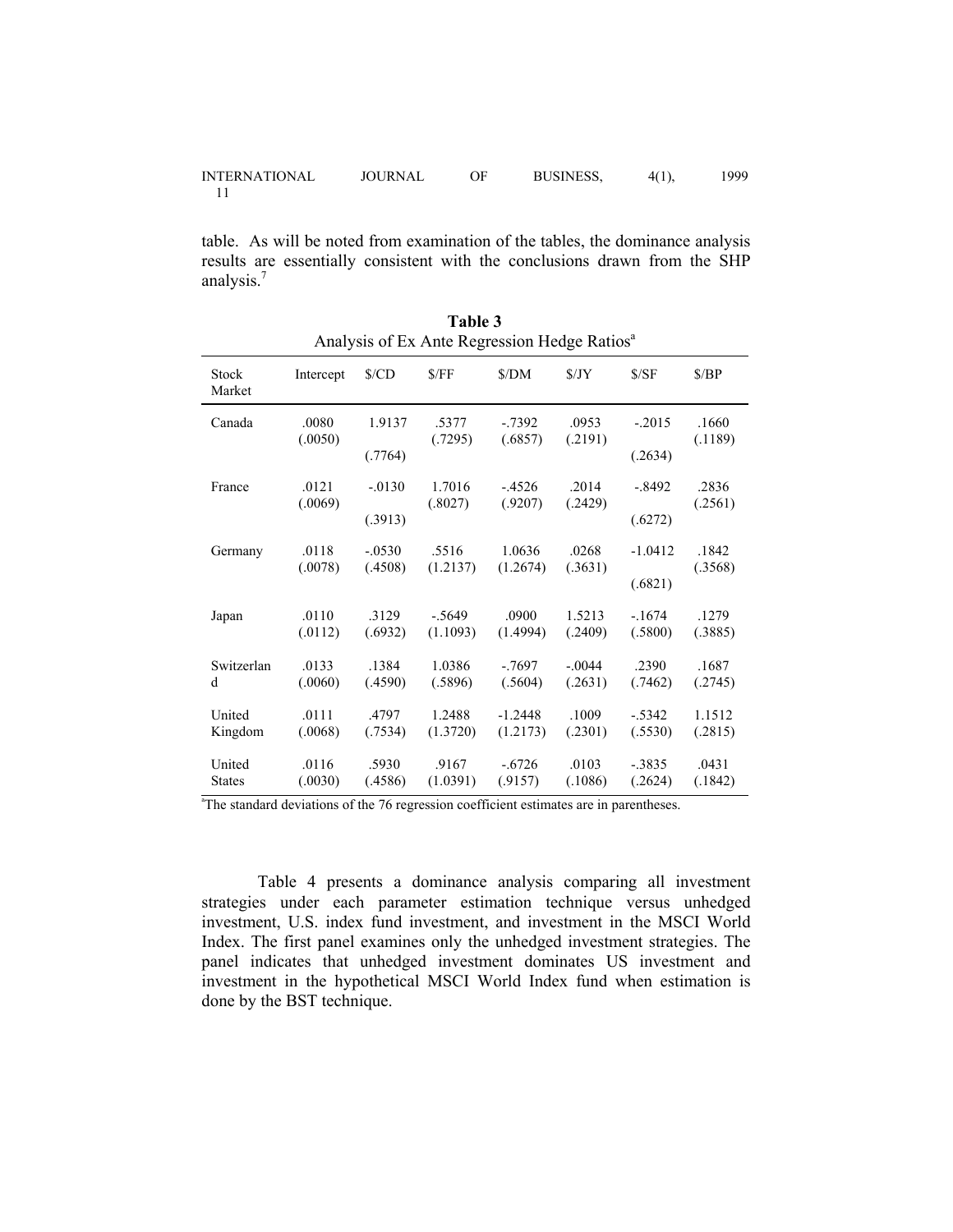The remaining five panels of Table 4 show that, in general, all hedging strategies other than the E/R unitary strategy perform very poorly in comparison to unhedged international investment or investment in the US portfolio. Only the E/R unitary hedging strategy dominates US investment when parameter estimation is done by the MVP method. $8$ 

 Table 5 compares the E/R unitary hedging strategy with the other four hedging strategies. The table shows that the E/R strategy dominates all other hedging strategies when parameter estimates are made by either the MVP or the BST estimation technique.

| Table 4                                                            |
|--------------------------------------------------------------------|
| Dominance Analysis of the Out-of-Sample Performance of the Ex Ante |
| Investment Strategies versus Unhedged Investment <sup>a</sup>      |

|                          |             | Unhedged |             |          |                  |                  |
|--------------------------|-------------|----------|-------------|----------|------------------|------------------|
|                          |             | US       | <b>MSCI</b> | CET      | <b>MVP</b>       | <b>BST</b>       |
| Unhedged                 | US          | $\theta$ | 41          | 40       | 40               | 35               |
|                          | <b>MSCI</b> | 35       | $\theta$    | 50       | 32               | 36               |
|                          | <b>CET</b>  | 36       | 26          | $\theta$ | 26               | 22               |
|                          | <b>MVP</b>  | 36       | 44          | 50       | $\boldsymbol{0}$ | 43               |
|                          | <b>BST</b>  | 41       | 40          | 54       | 33               | $\boldsymbol{0}$ |
| Unitary Hedge Ratio      | <b>CET</b>  | 31       | 27          | 36       | 22               | 25               |
|                          | <b>MVP</b>  | 34       | 35          | 41       | 32               | 33               |
|                          | <b>BST</b>  | 33       | 39          | 42       | 33               | 32               |
| Hedge Ratio = $0.77$     | <b>CET</b>  | 32       | 27          | 36       | 25               | 24               |
|                          | <b>MVP</b>  | 35       | 36          | 42       | 32               | 34               |
|                          | <b>BST</b>  | 34       | 40          | 43       | 35               | 32               |
| <b>Black Hedge Ratio</b> | <b>CET</b>  | 40       | 33          | 41       | 30               | 30               |
|                          | <b>MVP</b>  | 34       | 37          | 42       | 32               | 35               |
|                          | <b>BST</b>  | 34       | 39          | 42       | 36               | 32               |
| <b>Regression Hedge</b>  | <b>CET</b>  | 27       | 31          | 32       | 23               | 24               |
|                          | <b>MVP</b>  | 31       | 35          | 35       | 30               | 27               |
|                          | <b>BST</b>  | 35       | 36          | 41       | 30               | 31               |
| E/R Unitary Hedge        | <b>CET</b>  | 31       | 40          | 44       | 36               | 35               |
|                          | <b>MVP</b>  | 39       | 39          | 42       | 38               | 37               |
|                          | <b>BST</b>  | 37       | 39          | 44       | 40               | 37               |

BST 37 39 44 40 37<br><sup>a</sup>A number in the table represents the number of times, out of 76 ex ante test periods, that the lefthand-side strategy had a larger out-of-sample reward-to-variability ratio than the strategy at the top.

#### **V. SUMMARY AND CONCLUSION**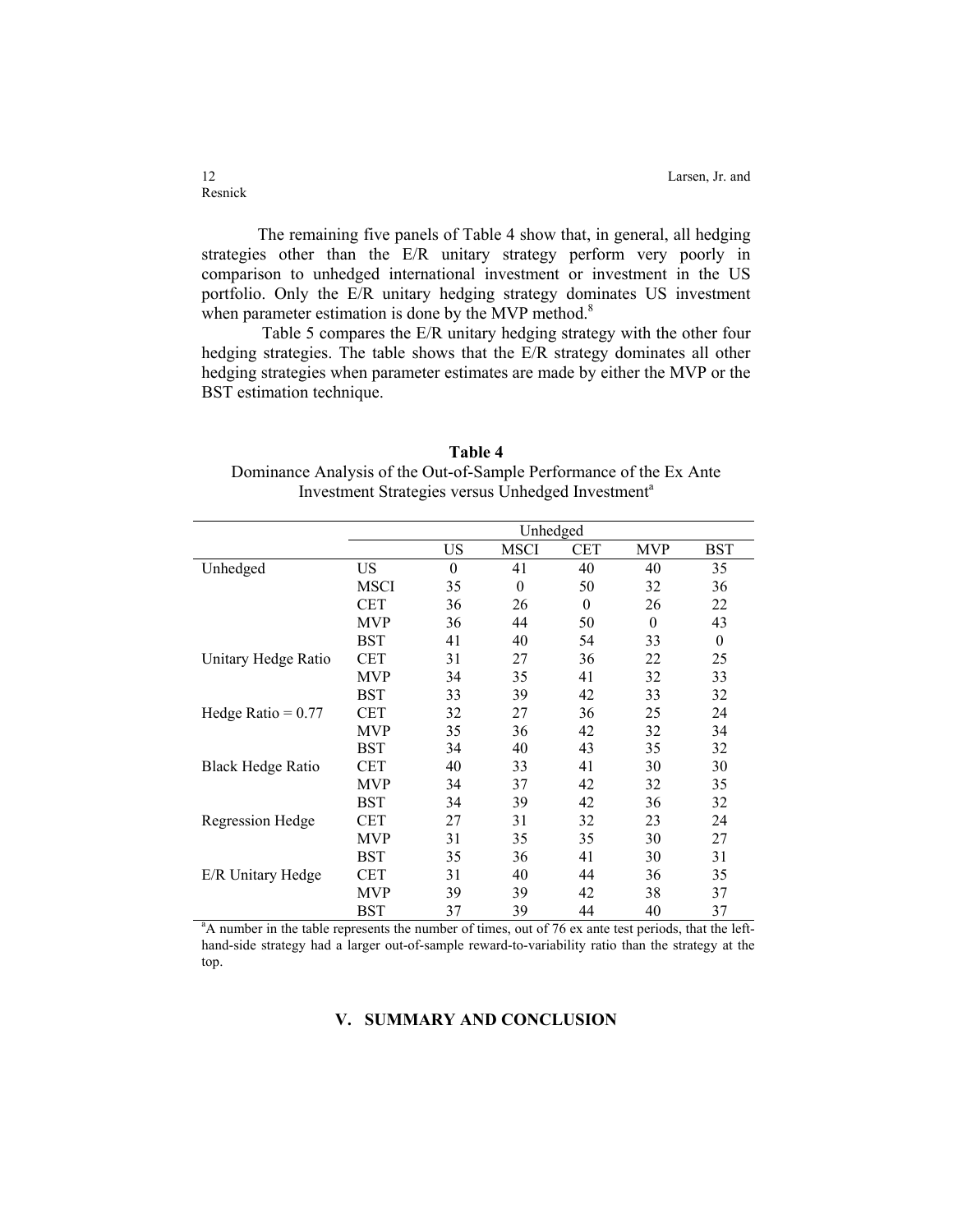| <b>INTERNATIONAL</b> | <b>JOURNAL</b> | ОF | <b>BUSINESS,</b> | $4(1)$ , | 1999. |
|----------------------|----------------|----|------------------|----------|-------|
|                      |                |    |                  |          |       |

The purpose of this study was to empirically test whether Black's [5, 6] universal hedge ratio or regression hedge ratios work better than a simple unitary hedging strategy for hedging the exchange rate exposure in international equity portfolios in the presence of parameter uncertainty. It is possible that when the ex ante universal hedge ratio or regression hedge ratios are estimated from historical data that the performance results are inferior to using a simple unitary hedge ratio. Two techniques for controlling estimation risk are used: a MVP technique due to Jobson and Korkie [17, 18]; and a Bayes-Stein (BST) technique derived by Jorion [19, 20].

| Table 5                                                                   |
|---------------------------------------------------------------------------|
| Dominance Analysis of the Out-of-Sample Ex Ante Performance of the E/R    |
| Unitary Hedging Strategy versus the Other Hedging Strategies <sup>a</sup> |

|                                                                                                 |            |            | Unitary Hedge Ratio |            |            | Hedge Ratio<br>equals .77 |          |            | <b>Black Hedge</b><br>Ratio |         |
|-------------------------------------------------------------------------------------------------|------------|------------|---------------------|------------|------------|---------------------------|----------|------------|-----------------------------|---------|
|                                                                                                 |            | <b>CET</b> |                     | <b>MVP</b> | <b>CET</b> |                           | MVP BST  | <b>CET</b> |                             | MVP BST |
|                                                                                                 | <b>BST</b> |            |                     |            | 46         | 38                        | 35       | 42         | 39                          | 36      |
| E/R Unitary                                                                                     | <b>CET</b> | 51         | 40                  | 37         |            |                           |          |            |                             |         |
| Hedge Ratio                                                                                     |            |            |                     |            | 50         | 43                        | 44       | 45         | 44                          | 43      |
|                                                                                                 | <b>MVP</b> | 52         | 45                  | 47         |            |                           |          |            |                             |         |
|                                                                                                 | <b>BST</b> | 55         | 46                  | 49         | 53         | 44                        | 43       | 43         | 45                          | 43      |
|                                                                                                 |            |            |                     |            |            |                           |          |            |                             |         |
|                                                                                                 |            |            | Regression Hedge    |            |            | E/R Unitary               |          |            |                             |         |
|                                                                                                 |            |            | Ratio               |            |            | Hedge Ratio               |          |            |                             |         |
|                                                                                                 |            | <b>CET</b> | <b>MVP</b>          | <b>BST</b> | <b>CET</b> |                           | MVP BST  |            |                             |         |
| E/R Unitary                                                                                     | <b>CET</b> | 54         | 44                  | 46         | $\Omega$   | 34                        | 25       |            |                             |         |
| Hedge Ratio                                                                                     | <b>MVP</b> | 54         | 50                  | 51         | 42         | $\theta$                  | 36       |            |                             |         |
|                                                                                                 | <b>BST</b> | 58         | 49                  | 50         | 46         | 39                        | $\theta$ |            |                             |         |
| "A number in the table represents the number of times, out of 76 ex ante test periods, that the |            |            |                     |            |            |                           |          |            |                             |         |

left-hand-side strategy had a larger out-of-sample reward-to-variability ratio than the strategy at the top.

The results indicate that when exchange risk is hedged using a unitary hedge ratio, an arbitrary universal hedge ratio of .77, or a uniquely determined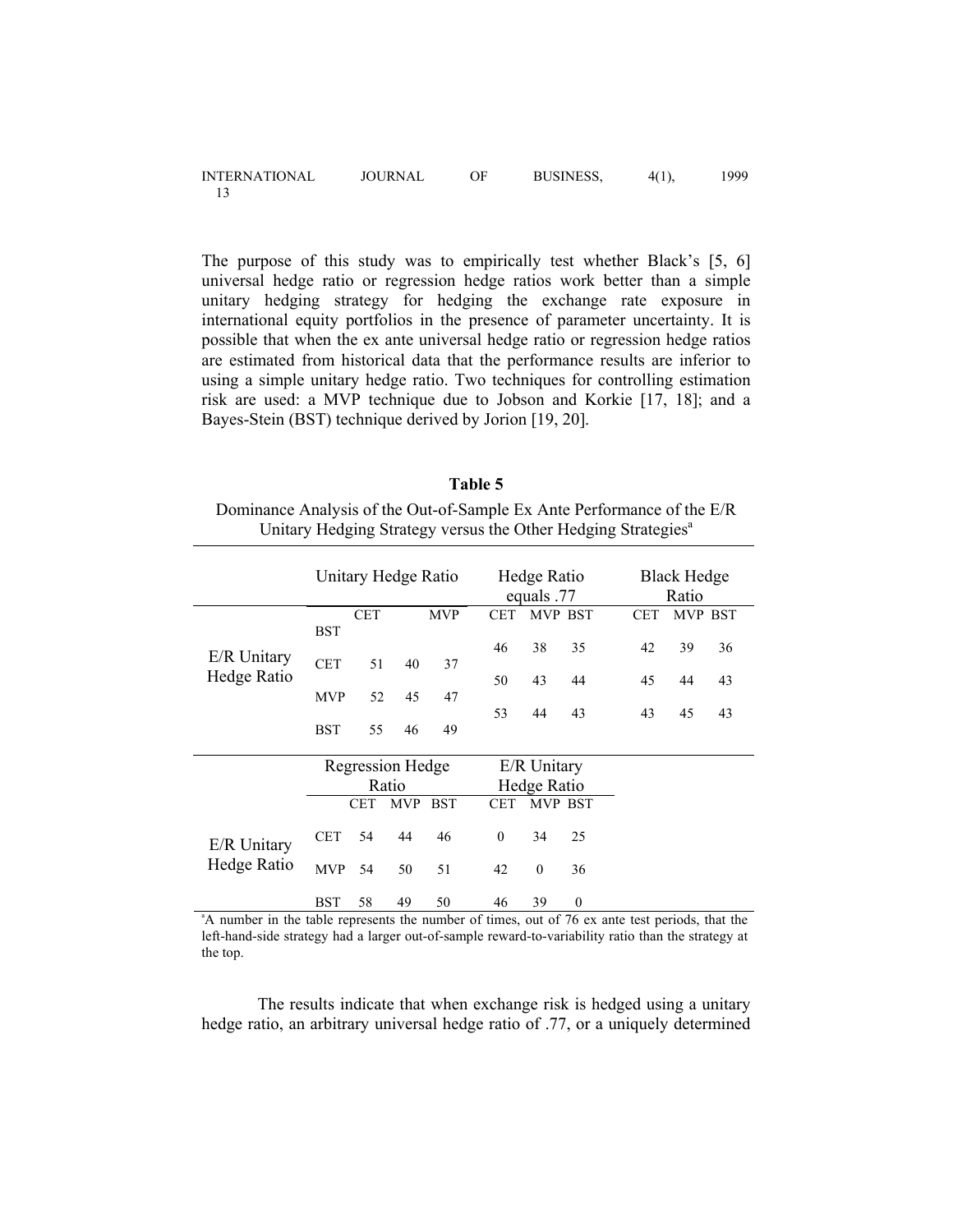universal hedge ratio, the average performance results are about the same, but inferior to unhedged international investment under all parameter estimation techniques. Moreover, the results are inferior to solely US investment or investment in the MSCI World Index. The results are even worse when regression hedge ratios are employed. In contrast, the Eun/Resnick [9] unitary hedging strategy performs very well under all parameter estimation techniques, yielding correspondingly superior average performance to all other hedging strategies and unhedged investment.

Additional analysis implies that there is considerable variability in the universal hedge ratio estimate from one time period to the next, regardless of attempts to control parameter uncertainty of the inputs by either the MVP or BST estimation technique. Consequently, a constant estimate of unity or .77 for the universal hedge ratio works as well as attempts to uniquely estimate the universal hedge ratio using inputs calculated from a short time series of data. Moreover, the variability in the regression hedge ratios is generally much larger than the variability in the estimates of the Black universal hedge ratio. This accounts for the poor performance of the regression hedge ratio strategy.

#### **NOTES**

- 1. Grubel [15] originally extended the concept of modern portfolio analysis, pioneered by Markowitz [25] and Tobin [31], to global markets. He argued that international portfolio diversification is the source of an entirely different world welfare gain, distinguishable from both the gains from trade and the productivity gains from international factor movements. This insight provided the stimulus for a series of ex post studies, such as Levy and Sarnat [24], Solnik [29], and Lessard [23], which collectively established a convincing case for international portfolio diversification.
- 2. Other recent studies on hedging strategies include Thomas [30], Celebuski, Hill and Kilgannon [7], and Kaplanis and Schaefer [22].
- 3. It is noted that the "MVP technique" is actually a misnomer for the E/R unitary hedging strategy since the ex ante expected returns for all *N* securities will *not* be the same after the forward premiums are added according to equation (9b). Consequently, the expected-return vector is required as input into the portfolio problem to find the ex ante solution weights. The name, however, is retained for simplicity.
- 4. In calculating the ex ante optimal investment weights for each strategy and the resulting Sharpe measures, the monthly risk free rate is assumed to be zero. A positive risk free locates the tangency portfolio higher up on the efficient frontier where fewer assets are likely to make up the optimal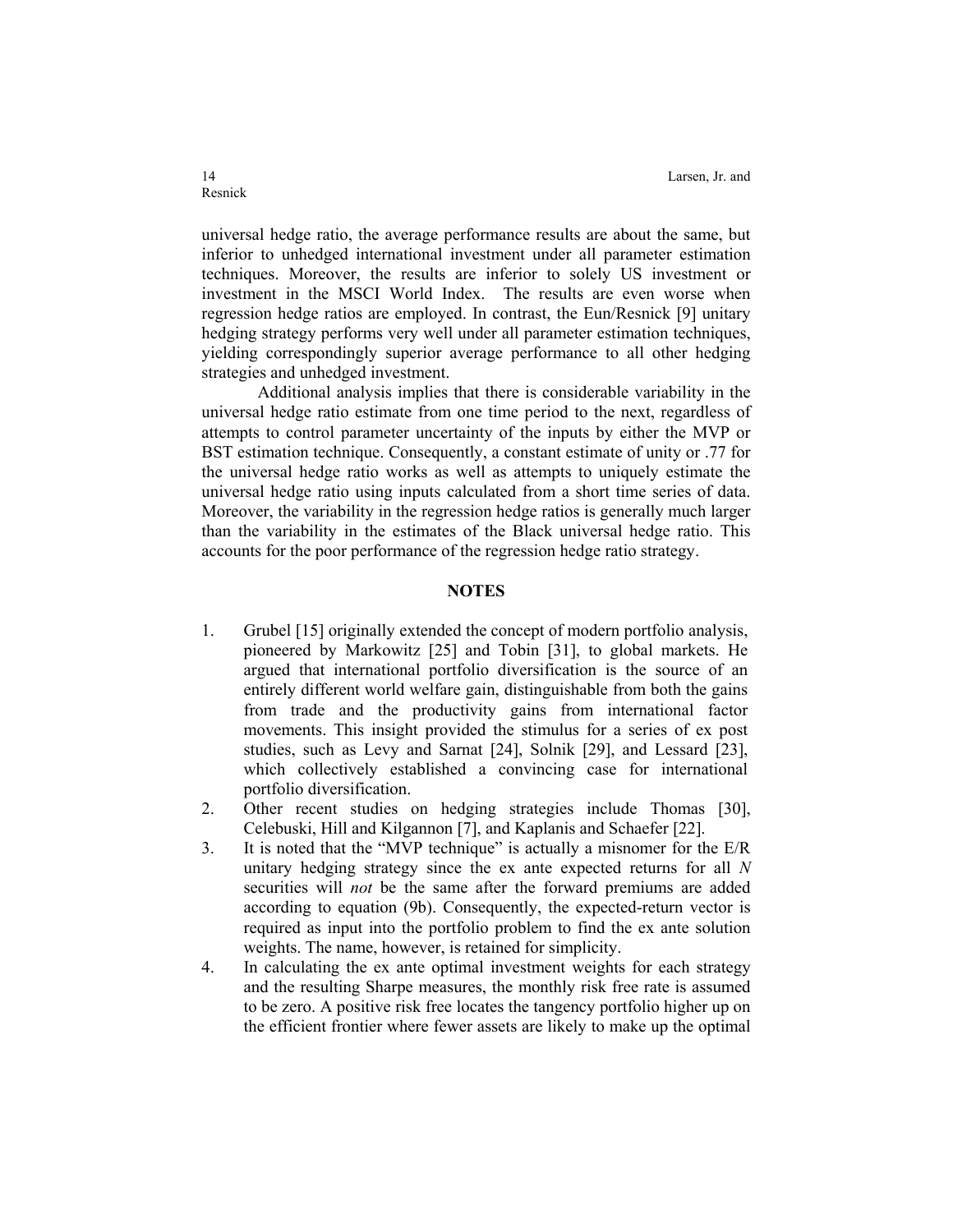portfolio. Thus, as Jorion [19] notes, a positive risk free rate would accentuate any undesirable characteristics of the tangency portfolio. Using an assumed zero rate leads to a conservative measure of the effect of estimation risk on all assets. Eun and Resnick [9, 10, 11] also assume a zero risk free rate.

- 5. The reader will notice from Table 1 that for each parameter estimation technique, the standard deviation of return is the same for all hedging strategies (except the E/R unitary hedging strategy) as it is for the corresponding unhedged strategy. The reason for this can be seen by comparing return equations  $(1)$ ,  $(2)$ , and  $(5)$ . Examination shows that  $(2)$ and (5) involve subtracting a constant term for equation (1), which will not affect the variance. Thus, the portfolio standard deviations will be the same since the "optimal" portfolio weights have been calculated from the same expected return vector and variance-covariance matrix.
- 6. In this study, a strategy is said to dominate another strategy if the former strategy has a larger SHP measure than the latter in at least 39 out of the 76 out-of-sample holding periods.
- 7. Jobson and Korkie [18] have developed a *z*-statistic for determining if the Sharpe performance measure of a portfolio is statistically significantly different from that of another portfolio. Unfortunately, their test is not very powerful in small samples, such as the 12 monthly observations used in this study. They concluded from testing the *z*-statistic that the "...results emphasize the dubious practice of evaluating differences in investment performance with the Sharpe...statistic with small samples...". Nevertheless, we calculated the Jobson and Korkie *z*-statistic for each portfolio pair for all 76 out-of-sample tests. The results (which are available to interested readers directly from the authors) support the dominance analysis findings.
- 8. The reader might be concerned that hedging does not appear to be particularly worthwhile in comparison to unhedged international investment or solely US investment. That conclusion would be drawn erroneously from sample data specific to the present study, however. By comparison, Eun and Resnick [9] show that (when using the E/R unitary hedging strategy) the CET hedging strategy has an average Sharpe ratio of .399 versus .084 for the CET unhedged strategy; .429 for the MVP hedging strategy versus .210 for the MVP unhedged strategy; and, .424 for the BST hedging strategy versus .188 for the BST unhedged. Moreover, out of 33 ex ante test periods the MVP hedging strategy has a larger Sharpe ratio than the US strategy, and the unhedged CET, MVP and BST strategies, respectively, in 32, 30, 29 and 29 test periods; the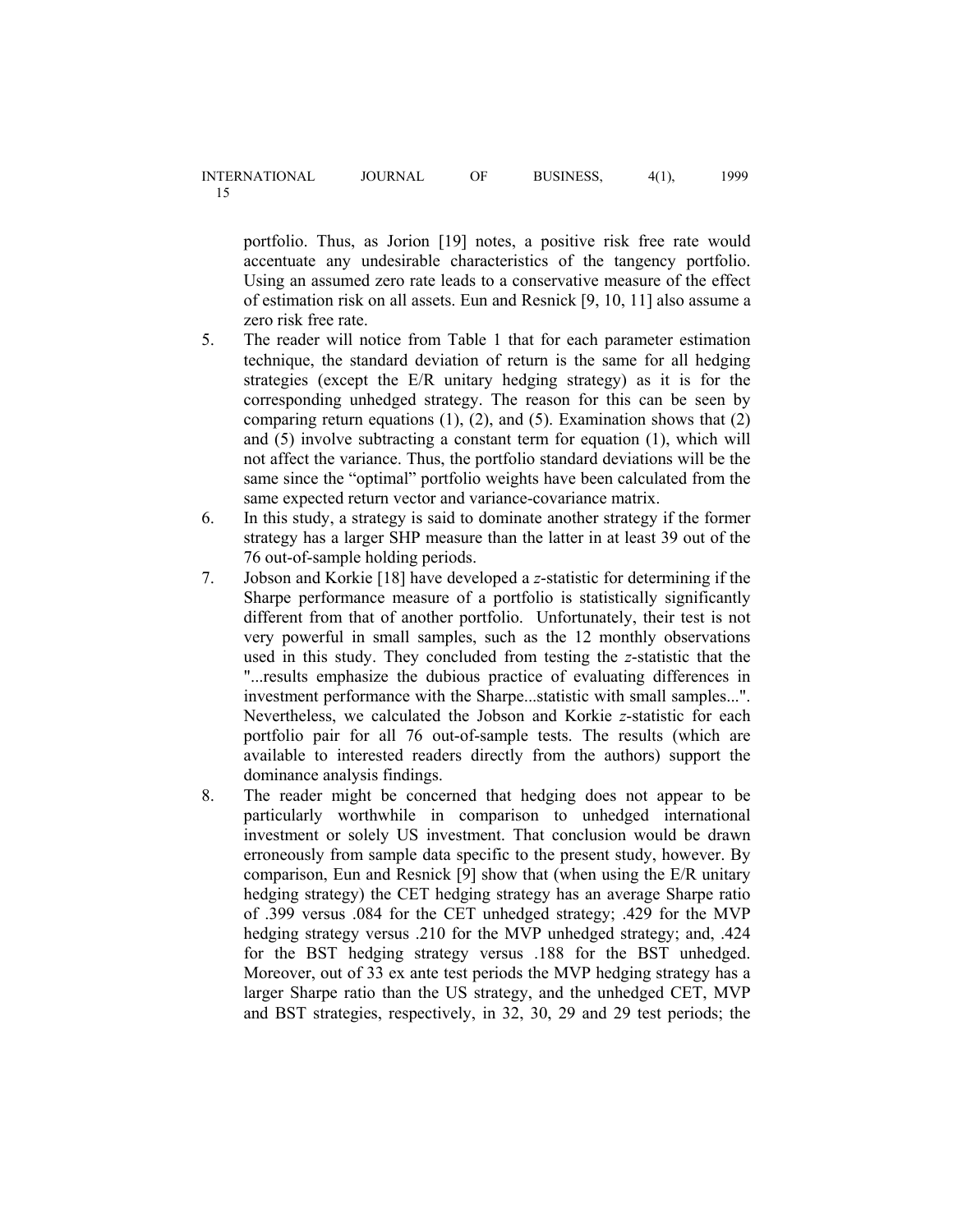BST hedging strategy has a larger Sharpe ratio in 30, 31, 27 and 29 test periods. Additionally, Eun and Resnick [11] show that (when using the E/R unitary hedging strategy) the CET hedging strategy has an average Sharpe ratio of .54 versus .42 for the CET unhedged strategy; .57 for the MVP hedging strategy versus .45 for the MVP unhedged strategy; and, .57 for the BST hedging strategy versus .43 for the BST unhedged strategy. Out of 100 ex ante test periods the MVP hedging strategy has a larger Sharpe ratio than the US strategy, and the unhedged CET, MVP and BST strategies in 70, 63, 60 and 61 test periods, respectively; the BST hedged strategy has a larger Sharpe ratio in 60, 61, 60 and 62 test periods. These test results clearly make a case for hedging exchange rate uncertainty using the E/R unitary hedging strategy.

#### **REFERENCES**

- [1] Adler, M. and P. Jorion. (1992). "Universal Currency Hedges for Global Portfolios," *Journal of Portfolio Management*, 18, 28-35.
- [2] Adler, M. and B. Prasad. (1992). "On Universal Currency Hedges," *Journal of Financial and Quantitative Analysis*, 27, 19-38.
- [3] Adler, M. and D. Simon. (1986). "Exchange Risk Surprises in International Portfolios," *Journal of Portfolio Management,* 12, 44-53.
- [4] Agmon, R. and Y. Amihud. (1981). "The Forward Exchange Rate and the Prediction of the Future Spot Rate," *Journal of Banking and Finance,* 5, 425-37.
- [5] Black, F. (1989). "Universal Hedging: Optimizing Currency Risk and Reward in International Equity Portfolios," *Financial Analysts Journal*, 45, 16-22.
- [6] Black, F. (1990). "Equilibrium Exchange Rate Hedging," *Journal of Finance,* 45, 899-907.
- [7] Celebuski, M., J. Hill and J. Kilgannon. (1990). "Managing Currency Exposure in International Portfolios," *Financial Analysts Journal*, 46, 16- 23.
- [8] Eaker, M. and D. Grant. (1985). "Optimal Hedging of Uncertain and Long-Term Foreign Exchange Exposure," *Journal of Banking and Finance,* 9, 221-231.
- [9] Eun, C. and B. Resnick. (1988). "Exchange Rate Uncertainty, Forward Contracts and International Portfolio Selection," *Journal of Finance*, 43, 197-215.
- [10] Eun, C. and B. Resnick. (1994). "International Diversification of Investment Portfolios: U.S. and Japanese Perspectives," *Management Science,* 40, 140-161.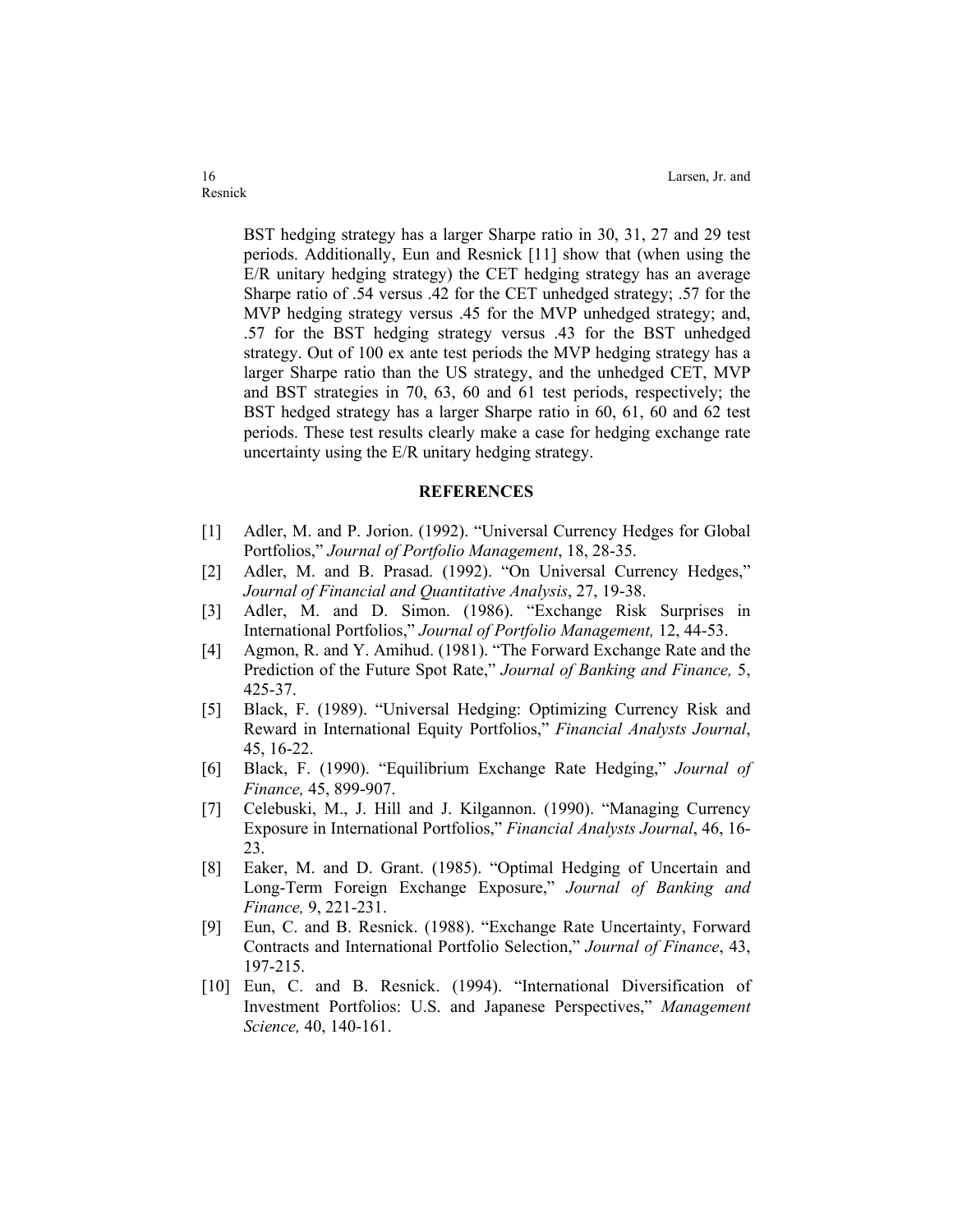- [11] Eun, C. and B. Resnick. (1997). "International Equity Investment with Selective Hedging Strategies,*" Journal of International Financial Markets, Institutions and Money*, 7, 21-42.
- [12] Fama, E. (1984). "Forward and Spot Exchange Rates," *Journal of Monetary Economics,* 14, 319-338.
- [13] Frenkel, J. (1981). "Flexible Exchange Rates, Prices and the Role of News: Lessons from the 1970's," Journal of Political Economy, 89, 665- 706.
- [14] Glen, J. and P. Jorion. (1993). "Currency Hedging for International Portfolios," *Journal of Finance*, 48, 1865-1886.
- [15] Grubel, H. (1968). "Internationally Diversified Portfolios: Welfare Gains and Capital Flows," *American Economic Review,* 58, 1299-1314.
- [16] Jobson, J. and B. Korkie. (1980). "Improved Estimation and Selection Rules for Markowitz Portfolios," Paper presented at the Western Finance Association meeting.
- [17] Jobson, J. and B. Korkie. (1981). "Putting Markowitz Theory to Work," *Journal of Portfolio Management,* 7, 70-74.
- [18] Jobson, J. and B. Korkie. (1981). "Performance Hypothesis Testing with the Sharpe and Treynor Measures," Journal of Finance 36, 889-908.
- [19] Jorion, P. (1985). "International Diversification with Estimation Risk," *Journal of Business*, 58, 259-78.
- [20] Jorion, P. (1986). "Bayes-Stein Estimation for Portfolio Analysis," *Journal of Financial and Quantitative Analysis*, 21, 279-92.
- [21] Jorion, P. and S. Khoury. (1996). *Financial Risk Management*, Blackwell.
- [22] Kaplanis, E. and S. Schaefer. (1991). "Exchange Risk and International Diversification in Bond and Equity Portfolios," *Journal of Economics and Business*, 43, 287-307.
- [23] Lessard, D. (1976). "World, Country and Industry Relationships in Equity Returns: Implications for Risk Reduction through International Diversification," *Financial Analysts Journal*, 32, 2-8.
- [24] Levy, H. and M. Sarnat. (1970). "International Diversification of Investment Portfolios," *American Economic Review,* 60, 668-75.
- [25] Markowitz, H. (1952). "Portfolio Selection," *Journal of Finance,* 7, 77- 91.
- [26] Perold, A. and E. Schulman. (1988). "The Free Lunch in Currency Hedging: Implications for Investment Policy and Performance," *Financial Analysts Journal,* 44, 45-52.
- [27] Sharpe, W. (1966). "Mutual Fund Performance," *Journal of Business*, A Supplement, No. 1, Part 2, 119-138.